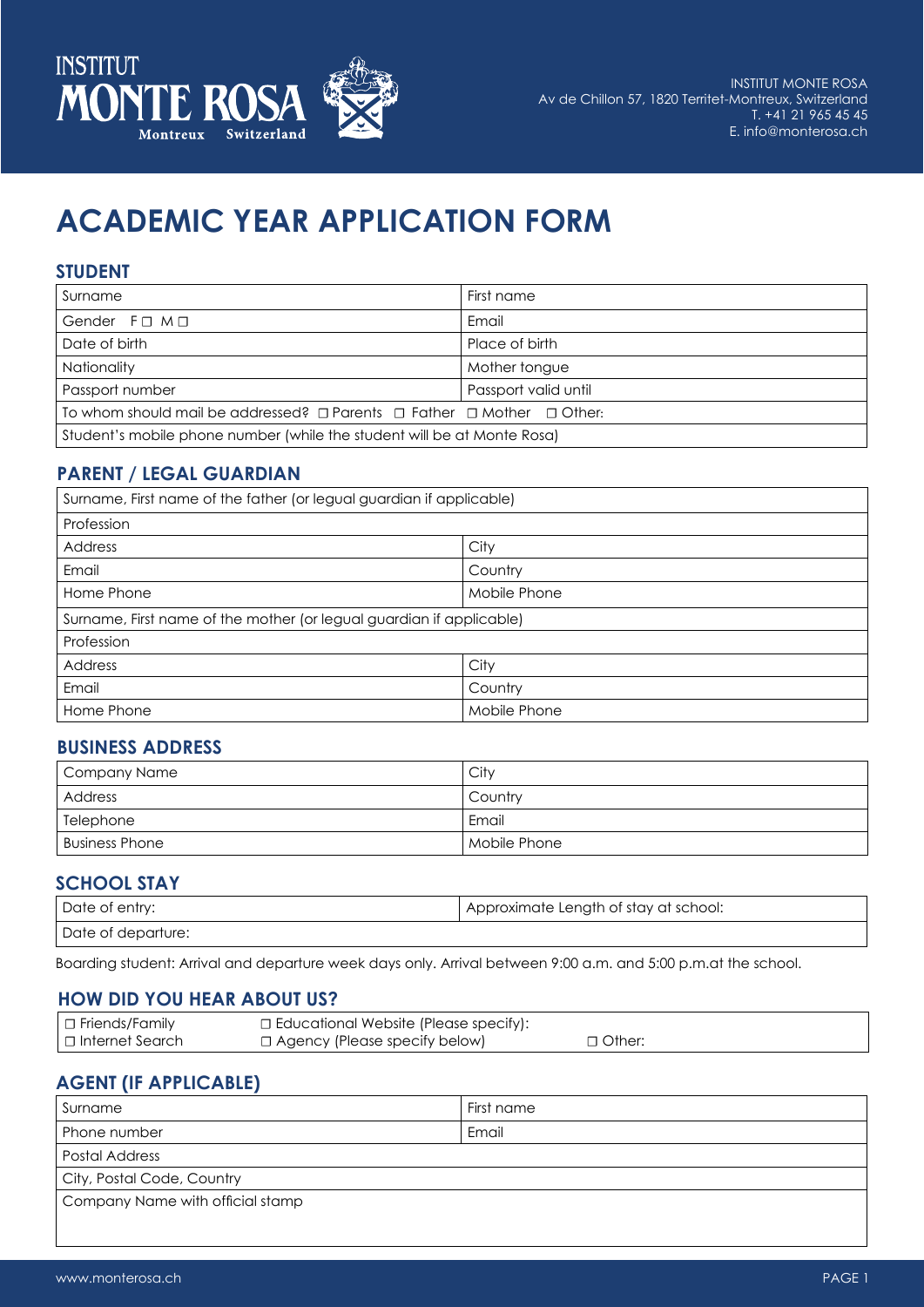## **PREVIOUS EDUCATION**

| <b>School grades/classes</b>                              | From/to | <b>School website</b>                                                                                           |  |
|-----------------------------------------------------------|---------|-----------------------------------------------------------------------------------------------------------------|--|
|                                                           |         |                                                                                                                 |  |
|                                                           |         |                                                                                                                 |  |
|                                                           |         |                                                                                                                 |  |
|                                                           |         |                                                                                                                 |  |
|                                                           |         |                                                                                                                 |  |
|                                                           |         |                                                                                                                 |  |
|                                                           |         |                                                                                                                 |  |
|                                                           |         |                                                                                                                 |  |
| Name and address of current school                        |         |                                                                                                                 |  |
|                                                           |         |                                                                                                                 |  |
| If YES, please specify the school name and academic year: |         | Has the applicant ever been expelled from another school, or ever asked to leave a school? $\Box$ YES $\Box$ NO |  |

| Which division of the English-speaking section does the applicant wish to enter?         |       |  |
|------------------------------------------------------------------------------------------|-------|--|
| $\Box$ American senior high school (grades 9 to 12)                                      | Grade |  |
| $\Box$ The junior high school (American grade 7 and 8)                                   | Grade |  |
| $\Box$ The Elementary school<br>(American grades 3 to 6 combined with the Junior school) | Grade |  |
| □ Postgraduate year (grade 13)                                                           |       |  |
| □ Individualized Education Program                                                       |       |  |
| □ Modern language section                                                                |       |  |
| $\Box$ English as foreign language                                                       |       |  |

| Which foreign languages have been studied previously?  |                     |                                                     |
|--------------------------------------------------------|---------------------|-----------------------------------------------------|
| Language                                               | For how many years? | Knowledge (good, average, weak)                     |
| $\Box$ English                                         |                     | $\Box$ fluent $\Box$ conversational $\Box$ beginner |
| $\sqcap$ German                                        |                     | $\Box$ fluent $\Box$ conversational $\Box$ beginner |
| $\Box$ French                                          |                     | $\Box$ fluent $\Box$ conversational $\Box$ beginner |
| $\Box$ Other:                                          |                     | $\Box$ fluent $\Box$ conversational $\Box$ beginner |
| Does the student require language support such as ESL? |                     | $\Box$ YES $\Box$ NO                                |

## **INTERESTS**

List of hobbies and interests:

# **WHO SHOULD WE CONTACT IN CASE OF EMERGENCY**

| Surname                 | $- \cdot$<br><b>First</b><br>name |
|-------------------------|-----------------------------------|
| Relation to the student | Phone number                      |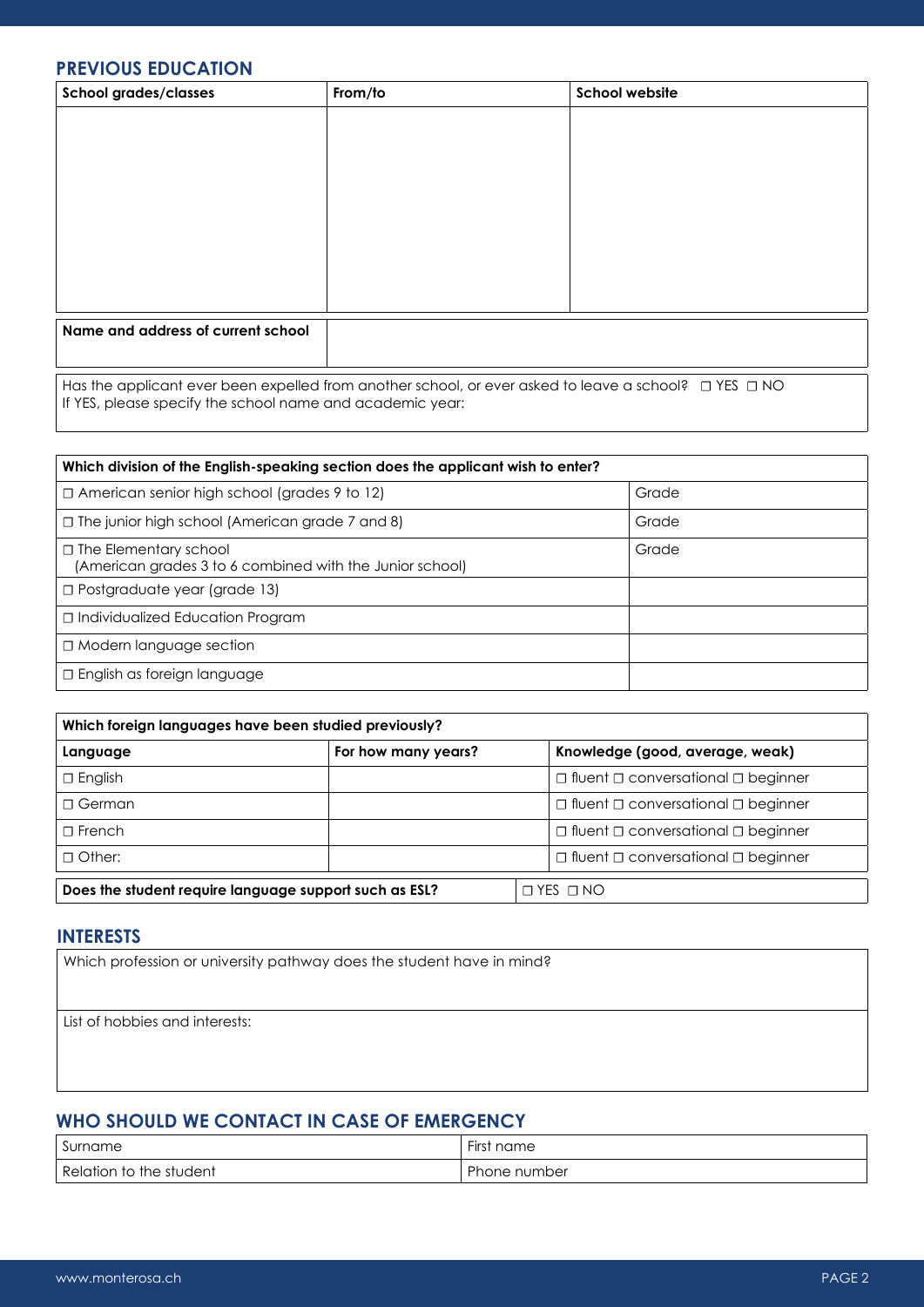# **HEALTH FORM (Part 1)**

| The Health form requires signature from the parents or legal guardian. |        |                      |
|------------------------------------------------------------------------|--------|----------------------|
| <b>S</b> tudent surname                                                |        | ' Student first name |
| Weight                                                                 | Height | Blood group          |

| Medical History: Please inform the school of any serious problem affecting your child's health |                      |                      |  |  |
|------------------------------------------------------------------------------------------------|----------------------|----------------------|--|--|
| <b>Health Affection</b>                                                                        | YES/NO               | <b>Comments</b>      |  |  |
| Asthma                                                                                         | $\Box$ YES $\Box$ NO |                      |  |  |
| <b>Diabetes</b>                                                                                | $\Box$ YES $\Box$ NO |                      |  |  |
| Epilepsy                                                                                       | $\Box$ YES $\Box$ NO |                      |  |  |
| Respiratory problems                                                                           | $\Box$ YES $\Box$ NO |                      |  |  |
| Heart problems                                                                                 | $\Box$ YES $\Box$ NO |                      |  |  |
| <b>Tuberculosis</b>                                                                            | $\Box$ YES $\Box$ NO |                      |  |  |
| COVID-19                                                                                       | $\Box$ YES $\Box$ NO |                      |  |  |
| Skin problems                                                                                  | $\Box$ YES $\Box$ NO |                      |  |  |
| Nervous problems                                                                               | $\Box$ YES $\Box$ NO |                      |  |  |
| Digestive problems                                                                             | $\Box$ YES $\Box$ NO |                      |  |  |
| <b>Back problems</b>                                                                           | $\Box$ YES $\Box$ NO |                      |  |  |
| Other, please specify:                                                                         |                      |                      |  |  |
| Date of last dental check-up                                                                   |                      |                      |  |  |
| Has the student been operated for appendicitis                                                 |                      | $\Box$ YES $\Box$ NO |  |  |
| Previous illnesses and operations (Please, specify if applicable)                              |                      |                      |  |  |

**Known allergies to**  $□$  Medicine  $□$  Food  $□$  Other (insect stings, etc.) If you ticked one of the above boxes, please specify the known allergy:

#### **Medication: any student under medication must bring a doctor's prescription to the school.**

Is the student presently under medication? ☐ YES ☐ NO If YES, please specify the reason of the medication:

Medicine (specify name) and dosage:

| <b>General Questions</b>                                                 | YES/NO               | <b>Treatment</b>        |  |  |  |
|--------------------------------------------------------------------------|----------------------|-------------------------|--|--|--|
| Glasses                                                                  | $\Box$ YES $\Box$ NO |                         |  |  |  |
| Contact lenses                                                           | $\Box$ YES $\Box$ NO |                         |  |  |  |
| A hearing device                                                         | $\Box$ YES $\Box$ NO |                         |  |  |  |
| Brace or dental apparatus                                                | $\Box$ YES $\Box$ NO |                         |  |  |  |
| Name any infant illnesses your child has had (eg. Chicken pox, measles): |                      |                         |  |  |  |
| Does the student need to follow<br>a special diet?                       | $\Box$ YES $\Box$ NO | If YES, please specify: |  |  |  |
| Is your child able to swim?                                              | $\Box$ YES $\Box$ NO |                         |  |  |  |
| Is your child able to participate in<br>all sports?                      | $\Box$ YES $\Box$ NO | If NO, please specify:  |  |  |  |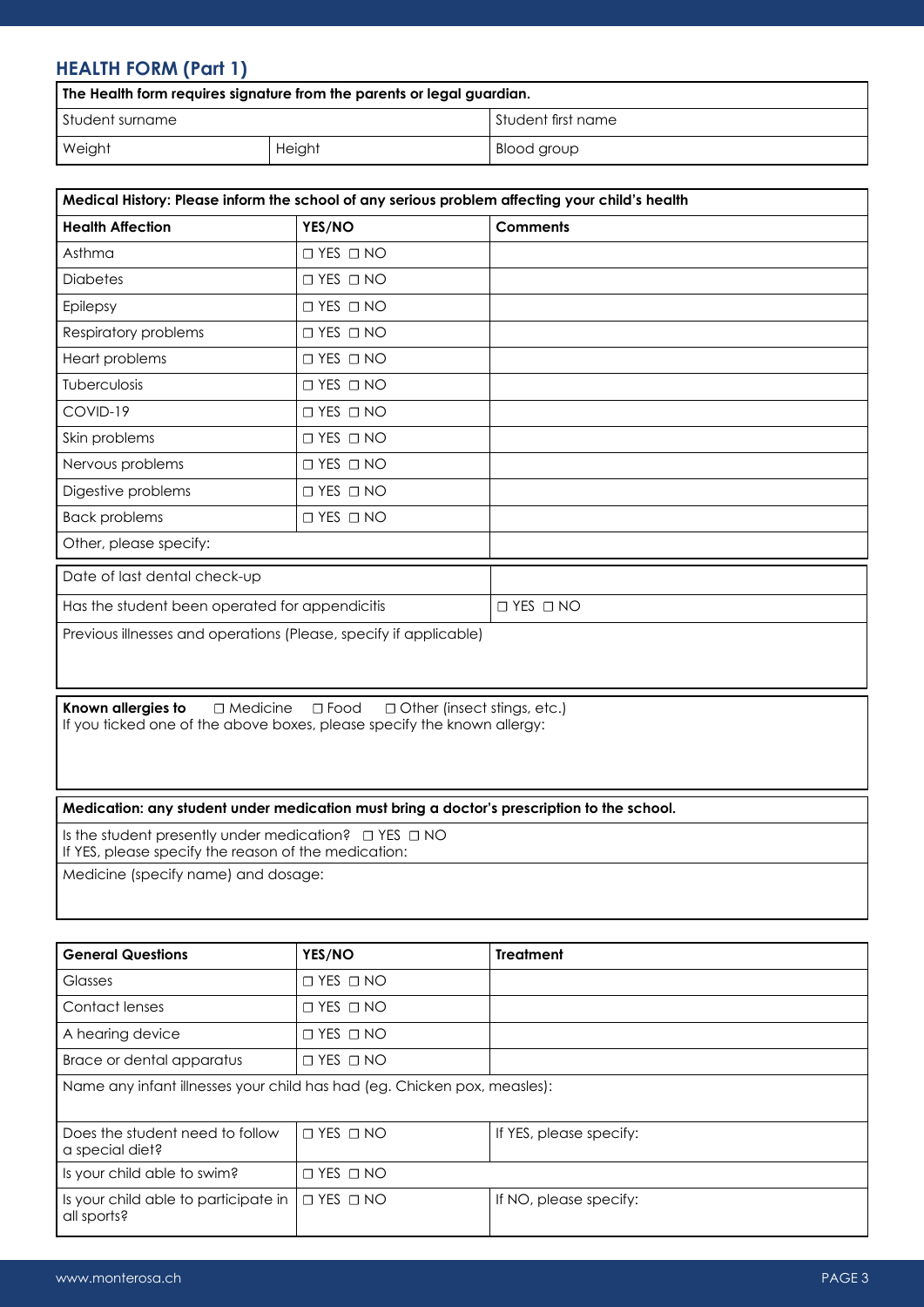# **HEALTH FORM (Part 2)**

| <b>Vaccines</b>        | YES/NO               | Date(s) of vaccine and booster injections |
|------------------------|----------------------|-------------------------------------------|
| Tetanus                | $\Box$ YES $\Box$ NO |                                           |
| Diphtheria             | $\Box$ YES $\Box$ NO |                                           |
| Poliomyelitis          | $\Box$ YES $\Box$ NO |                                           |
| <b>Tuberculosis</b>    | $\Box$ YES $\Box$ NO |                                           |
| German measles         | $\Box$ YES $\Box$ NO |                                           |
| Mumps                  | $\Box$ YES $\Box$ NO |                                           |
| COVID-19               | $\Box$ YES $\Box$ NO |                                           |
| Whooping cough         | $\Box$ YES $\Box$ NO |                                           |
| Typhoid fever          | $\Box$ YES $\Box$ NO |                                           |
| <b>Hepatitis A</b>     | $\Box$ YES $\Box$ NO |                                           |
| <b>Hepatitis B</b>     | $\Box$ YES $\Box$ NO |                                           |
| Other, please specify: |                      |                                           |

The undersigned, legal respondent for the child, authorizes the Management of Monte Rosa to take, if necessary, any measures (medical treatment, hospitalisation, surgical intervention) needed for the student's health under medical advice.

By his/her signature, the parent or legal guardian certifies that the information given in this form is correct.

**\_\_\_\_\_\_\_\_\_\_\_\_\_\_\_\_\_\_\_\_\_\_\_\_\_\_\_\_\_\_\_\_ \_\_\_\_\_\_\_\_\_\_\_\_\_\_\_\_\_\_\_\_\_\_\_\_\_\_\_\_\_\_\_\_\_\_\_\_\_\_\_\_\_\_\_\_\_\_\_\_\_\_\_**

#### Place and Date **Signature of the Parent / Legal Guardian**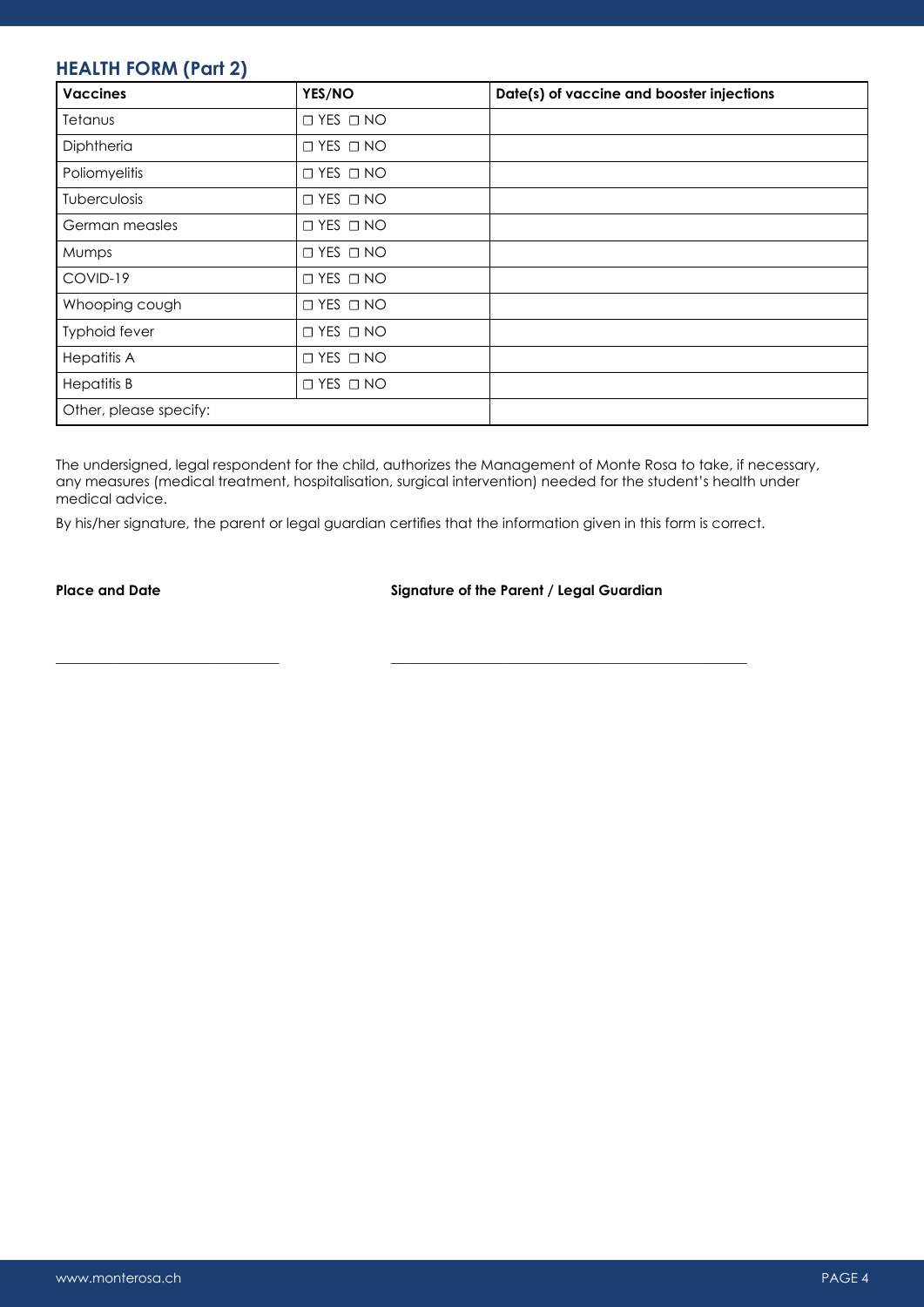## **TERMS & CONDITIONS**

- 1. Guiding principle: Directors, teachers and students of the school form a community based on mutual understanding. For this reason, we only admit students who are prepared to devote all their energies to the furthering of this spirit, and to give their best to the school and its social life. Institut Monte Rosa guarantees that lessons will be carried out in accordance with the timetable, and the program of studies for which the student has been enrolled. The physical and mental health and academic suitability of the student should satisfy the school's requirements. Information as to particular points of school discipline is contained in a special booklet, a copy of which is given to every student upon entering the school, these rules must be accepted.
- 2. Information concerning fees is mentionned in the Academic Year Fees document. Outstanding fees will delay or preclude the delivery of school reports or examination results. Delay in payment will be subject to a reminder fee.
- 3. Date of admissions: It is most advisable to enter the school at the commencement of the school year. Under special circumstances it is also possible to enter during the current school year. The school year has three terms: 1st term from the beginning of September to December, 2nd term from January to March, 3rd term from April to June. When applying for the Academic Year program, students are required to stay until the final examinations of the Academic Year.
- 4. Advanced notice of departure: the School Management must make arrangements in advance concerning the organization of classes, the structure of timetables, room lists and recruitment. Parents are required to communicate be email or by registered letter the departure date of the student, at the latest the 30<sup>th</sup> April for the end of the school year in June, and at the latest the 31<sup>st</sup> December for the end of the  $2^{nd}$  term in March. If this is not the case, the fees are legally due for the following term.
- 5. By signing this Application form, the parents/legal guardian agree to the Terms and Conditions, Terms of Payment, School Rules, and to support the school administration wholeheartedly, to strictly observe the house rules, and to comply with the regulation which states that students may only be freed from lessons in exceptional circumstances.
- 6. Upon application, a non-refundable enrolment fee of CHF 800.- is required. A deposit of CHF 5'000.- is to be paid to confirm the enrolment. The deposit will be credited to the final account, under the provision that the pupil leaves the school in accordance with paragraph 4. If this is not the case, or in case of cancelation of the reservation or no show, the deposit will be retained as a cancellation fee.
- 7. The School Management reserves the right, after informing the parents, to expel from the school students whose conduct engages any behaviour detrimental to the spirit of the school community and its well-being. The expulsion of a student does not entail any financial compensation for the term in question.
- 8. When the students leave the school definitively, they must take all their personal belongings or arrange for it to be shipped. Lost, forgotten and missing personal effects of the students will be given away, if no claim to the School Management is made within 30 days after departure date.
- 9. We ask all parents living overseas to deposit a return ticket for the student's return journey. At the end of the student's stay this enables the school to make reservations for the return journey well in advance.
- 10. We would ask parents to send written requests for permission for weekend absence and the necessary travel documents, so that the school receives them not later than the previous Wednesday. Weekend leave is only permissible during the school terms when there are no classes. In the interest of the school and the students, it is imperative that they do not miss lessons through parental visits.
- 11. The School Management believes in encouraging a sense of responsibility among the students and in convincing them that their stay at school provides them with a firm foundation for their future life. Parents are therefore asked not to allow their children to incur extra expenses unless they have first corresponded with the school. For expensive purchases such as clothing, sports equipment etc. written permission will be sought from parents, unless they have already authorised the school to deal with such things. Textbooks, exercise books and school materials are supplied by the school at the student's expense. All material is to be provided in accordance with the class-teacher's instructions.
- 12. During the holidays, rooms and cupboards are thoroughly cleaned and so we request that students place all possessions they cannot take on holiday with them in storage. Storage is available for this purpose and the charge is debited to the account.
- 13. We ask parents not to offer gifts or invitations to members of the staff. This can cause sensitive feelings amongst the staff.
- 14. It is forbidden for students to have vehicles (motor cars, motor cycles, boats or canoes) or to use motor vehicles while enrolled in the school. Animals and pets are not allowed.
- 15. Day students are accepted only if parents live in the Montreux region and can take the responsibility for their general wellbeing.
- 16. The school requests that students are not given valuables or large sums of money as the school cannot be held responsible for loss of money or valuables. If necessary, such items may be deposited with the school for safekeeping. Understandably, the school cannot be held responsible for either stereo equipment or clothing.
- 17. The parental authority confirms the acceptance that the student will participate in sport activities which entail an inherent risk of accident (activities such as but not limited to horseback riding, biking, water sports, ice skating, skiing, snowboarding, sledging etc.)
- 18. We may publish photographs taken during the course. Should the parent or legal guardian not agree, the School Managment must be advised prior to the start of the course.
- 19. Compulsory residence taxes will be added to the final invoice.
- 20. The School Management cannot be held responsible in the case of limitations or exemptions of liability which are based on international agreements or national laws.